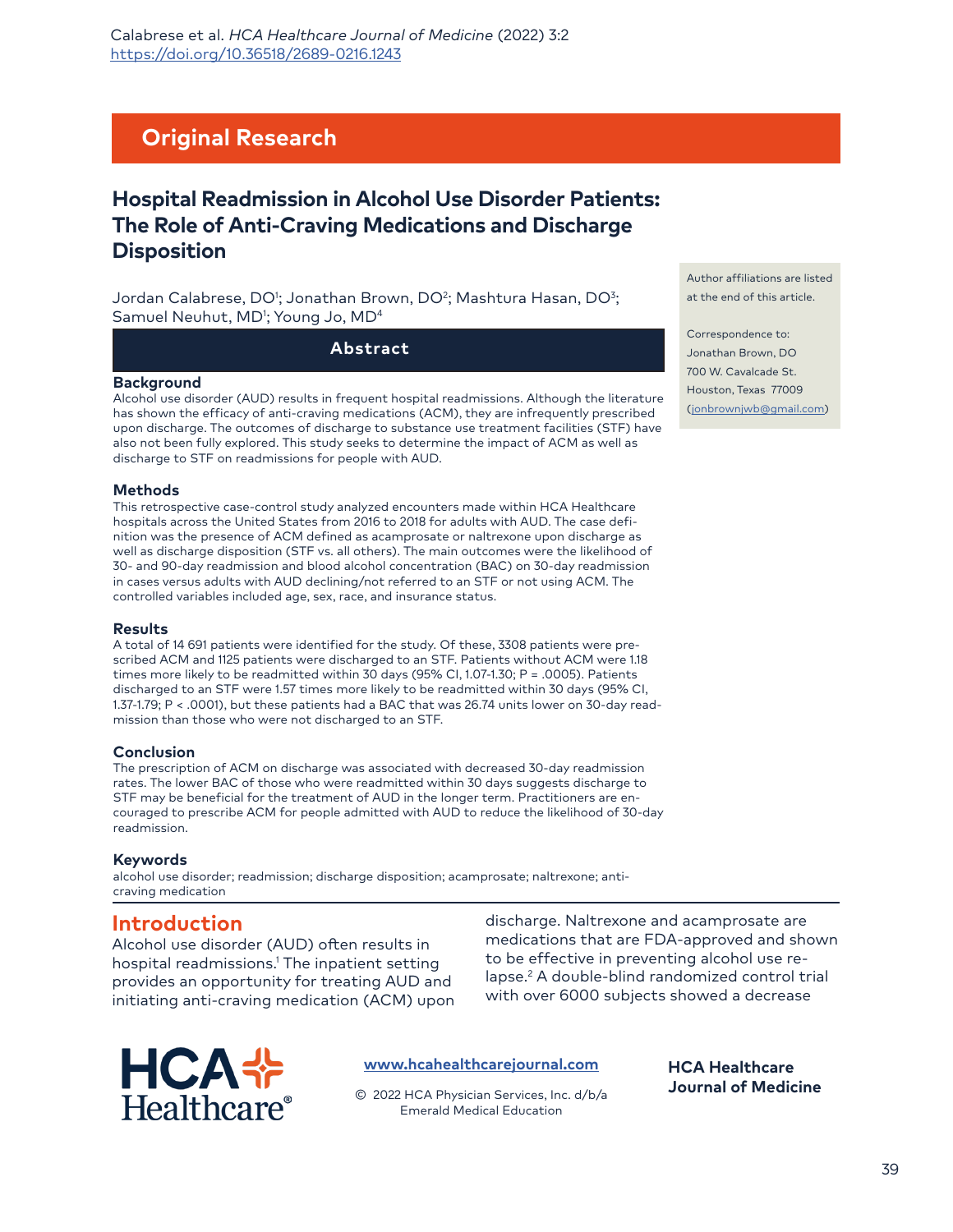in the immediate recurrence of alcohol use relapse in those assigned to acamprosate compared to a placebo.<sup>3</sup> Decreased adherence to ACM is also associated with an earlier relapse in alcohol consumption.4 Yet less than 9% of patients with AUD are prescribed medications.<sup>5</sup>

ACMs for AUD have been shown to decrease patients' lengths of stay in hospitals and to reduce healthcare costs.<sup>6</sup> Initiation of a discharge-planning protocol, which included treatment with naltrexone, was associated with a decrease in 30-day hospital readmission rates and emergency department visits.<sup>1</sup> In another study, treatment for hospitalized trauma patients with AUD increased cost savings for hospitals, insurers, and government agencies.<sup>7</sup> These cost savings were reflective of a reduction in injuries requiring emergency room treatment or hospitalization. Despite evidence in the literature, only 7% of substance use disorder (SUD) treatment programs offered acamprosate during its first year of availability in the United States.8 A prospective study showed that patients who received pharmacotherapy for AUD following discharge from residential AUD programs had a delay in alcohol use, fewer relapses, and decreased need for inpatient treatment.<sup>9</sup>

A retrospective cohort study reported that AUD-related admissions were associated with a mortality rate of 11% and accrued over 7 million dollars in cost over a 6-month period.<sup>10</sup> The majority of admitted patients were discharged home without continuity of care for their AUD.<sup>10</sup> However, transitioning patients to a residential or outpatient SUD treatment program after discharge has been shown to significantly reduce readmission rates and associated costs.<sup>11</sup> Anti-craving medications affect patients' alcohol use relapse, but there is a lack of data on whether ACM have a positive effect on hospital readmissions. The present retrospective cohort study serves to determine whether there is an association between the ACM prescribed as well as disposition on discharge to reduce 30- and 90-day hospital readmission rates as well as decreased blood alcohol concentration (BAC) upon 30-day readmission.

# **Methods**

### **Study Design and Sample**

This retrospective study reviewed all existing

encounters made within HCA Healthcare facilities across the United States from January 2016 to December 2018. HCA Healthcare is comprised of 185 hospitals and 2000 sites of care, including surgery centers, urgent care centers, emergency rooms, and physician clinics in 21 states across the United States. All collected data and patient information were de-identified prior to analysis. Institutional review board exemption was obtained after review by the HCA Healthcare Institutional Review Board manager system. Data collection was conducted from January 2019 to February 2020.

We queried the HCA Healthcare electronic admission, discharge, inpatient medication, and billing records during the data collection period for all patients aged 18 to 65 years. Patients included in the cohort required a diagnosis of AUD (ICD 10 code F10 or ICD 9 code 303.90- 303.92). Data were limited to hospitalized patients. The corresponding medical records were then used to extract demographic information, discharge disposition, length of stay, and the discharge medication list.

### **Measures**

The independent variable was the presence of the ACM on the discharge medication list following hospitalization. The ACMs were characterized as acamprosate or naltrexone appearing on the discharge medication list at any dosage. Discharge disposition, defined as whether the patient was discharged home or referred to a substance use treatment facility (STF), was also reviewed as an intervention. Age, gender, race, and insurance status were measured as covariates. The primary outcome was whether or not the patient was readmitted within 30 and 90 days of discharge. The secondary outcome was the blood alcohol concentration measured on 30-day readmissions.

## **Statistical Analysis**

Multivariate logistic regression was performed to evaluate the association of ACM and the likelihood of 30- and 90-day readmissions, as both of the outcomes are binary. The odds ratio (OR) was calculated from the logistic regression model. Linear regression was performed to model the association of the presence of ACM on discharge and BAC upon 30-day readmission. Controlled variables for all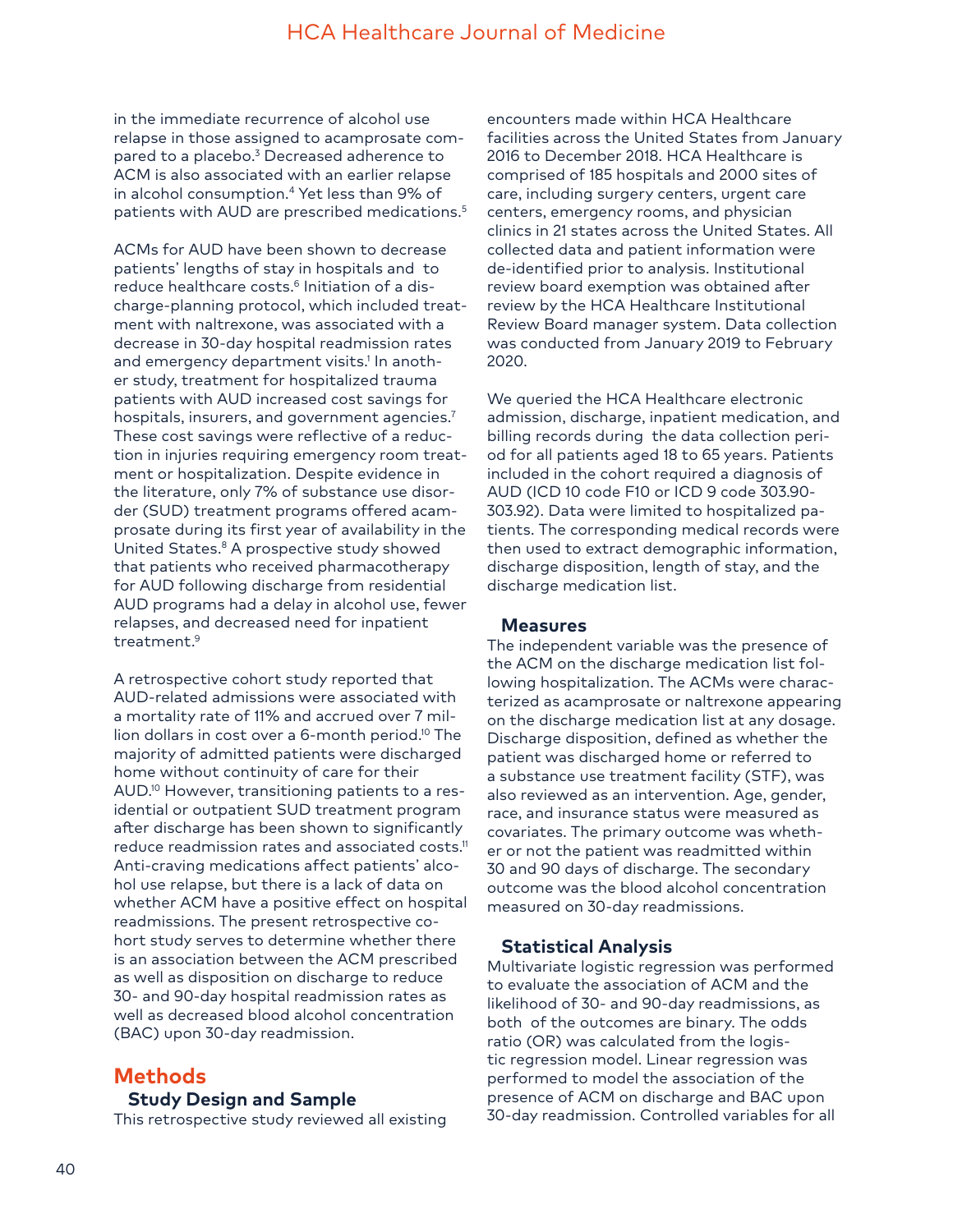|                | Total (N=14 691) |      | Received ACM (n=3308) |      | Did not<br>receive ACM (n=11 383) |      |
|----------------|------------------|------|-----------------------|------|-----------------------------------|------|
|                | n                | %    | n                     | %    | n                                 | ℅    |
| <b>Sex</b>     |                  |      |                       |      |                                   |      |
| Male           | 9953             | 67.7 | 2165                  | 65.4 | 7788                              | 68.4 |
| Female         | 4738             | 32.3 | 1143                  | 34.6 | 3595                              | 31.6 |
| Race/ethnicity |                  |      |                       |      |                                   |      |
| White          | 11 195           | 76.2 | 2817                  | 85.2 | 8378                              | 73.6 |
| Other          | 3496             | 23.8 | 491                   | 14.8 | 3005                              | 26.4 |
| Insurance type |                  |      |                       |      |                                   |      |
| Uninsured      | 5407             | 36.8 | 1020                  | 30.8 | 4387                              | 38.5 |
| Insured        | 9284             | 63.2 | 2288                  | 69.2 | 6996                              | 61.5 |

#### **Table 1.** Patient Characteristics

regression models include age, sex (male versus female), race (white versus non-white), and insurance status (insured versus uninsured). A generalized linear models procedure was used to calculate the association of the aforementioned variables with BAC on 30-day readmission. All data were analyzed by SAS 9.4.

## **Results**

Baseline characteristics including demographics are shown in **Table 1**. A total of 14 691 patients aged 18 to 65 years were admitted to an HCA Healthcare hospital with the diagnosis of AUD from January 2016 to December 2018. The average age of patients sampled was 45.8 years. A total of 9953 (67.75%) patients were male and 11 195 (76.2%) patients identified as white. There were 5407 (36.8%) uninsured patients. **Table 2** shows discharge outcomes

**Table 2.** Discharge Outcomes

of patients admitted with AUD. 3308 (22.52%) patients were prescribed an ACM and 1125 (7.66%) patients were discharged to a STF. There were 3448 (23.47%) patients readmitted within 30 days while 5198 patients (35.38%) were readmitted within 90 days.

**Tables 3 and 4** show the results of multivariate logistic regression models for 30-day and 90 day readmissions. Patients discharged to a STF were more likely to be readmitted within 30 days (OR = 1.57, 95% CI, 1.37-1.79; *P* < .0001). For every 1-year increase in age, patients were more likely to be readmitted within 30 days (OR = 1.013, 95% CI, 1.01-1.02; *P* < .0001). Non-white patients were less likely to be readmitted within 30 days (OR = 0.85, 95% CI, 0.76-0.92; *P* = .0002). Patients with insurance were more likely to be readmitted within 30 days (OR = 1.168,

|                                  | Total (N=14 691) | Received ACM (n=3308) |      | Did not<br>receive ACM (n=11 383) |        |      |
|----------------------------------|------------------|-----------------------|------|-----------------------------------|--------|------|
|                                  | n                | ℅                     | n    | ℅                                 | n      | ℅    |
| <b>Readmitted within 30 days</b> |                  |                       |      |                                   |        |      |
| Yes                              | 3448             | 23.5                  | 709  | 21.4                              | 2739   | 24.1 |
| <b>No</b>                        | 11 243           | 76.5                  | 2599 | 78.6                              | 8644   | 75.9 |
| <b>Readmitted within 90 days</b> |                  |                       |      |                                   |        |      |
| Yes                              | 5198             | 35.4                  | 1173 | 35.5                              | 4025   | 35.4 |
| No                               | 9493             | 64.6                  | 2135 | 64.5                              | 7358   | 64.6 |
| <b>Discharged to STF</b>         |                  |                       |      |                                   |        |      |
| Yes                              | 1125             | 7.7                   | 275  | 8.3                               | 850    | 7.5  |
| No                               | 13 566           | 92.3                  | 3033 | 91.7                              | 10 533 | 92.5 |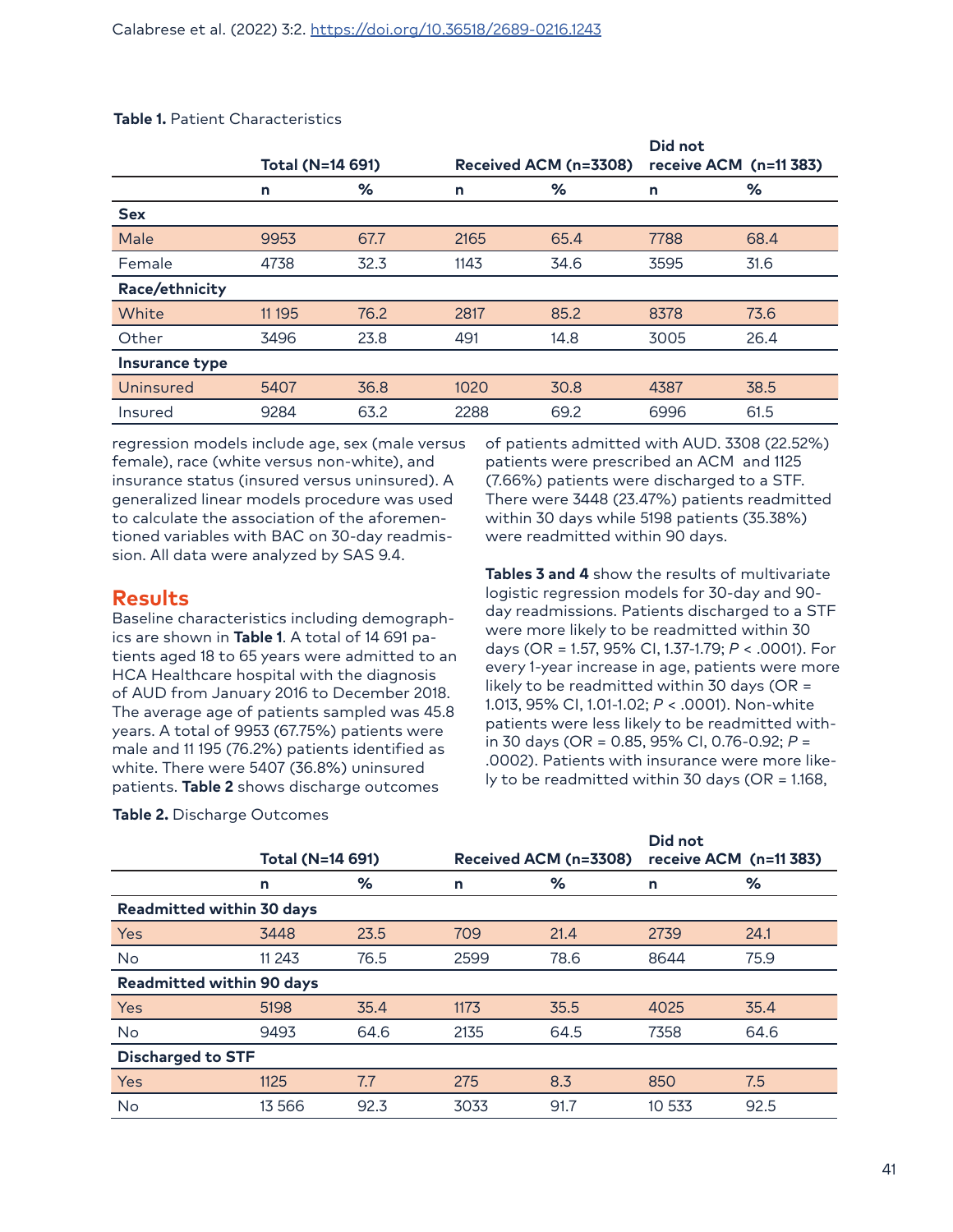|                                    |            | 95% confidence   |         |
|------------------------------------|------------|------------------|---------|
| <b>Variable</b>                    | Odds ratio | <b>intervals</b> | P value |
| Female                             | 0.785      | 0.720-0.855      | 0001    |
| Discharged to rehab                | 1.569      | 1.376-1.795      | 0001    |
| Insured                            | 1.168      | 1.074-1.271      | .0003   |
| Non-white                          | 0.835      | 0.760-0.918      | .0002   |
| No anti-craving home<br>medication | 1.186      | 1.078-1.305      | .0005   |
| Age in years                       | 1.013      | 1.010-1.016      | 0001    |
|                                    |            |                  |         |

#### **Table 3.** Predictors of 30-day Readmissions

95% CI, 1.07-1.21; *P* = 0.0003). Females were less likely to be admitted with 30 days (OR = 0.78, 95% CI, 0.72-0.85; *P* <0.0001).(**Figure 1A**)

ACMs did not have a significant relationship with 90-day readmission rates. Patients discharged to STF were more likely to be readmitted within 90 days (OR = 1.29, 95% CI, 1.14-1.46; *P* < .0001). For every increase of 1 year in age, patients were more likely to be readmitted within 90 days (OR = 1.014, 95% CI, 1.011-1.016; *P* < .0001). Non-white patients were less likely to be readmitted within 90 days (OR = 0.865, 95% CI, 0.796-0.939; *P* = .0005). Patients with insurance were more likely to be readmitted within 90 days (OR = 1.204, 95% CI, 1.117-1.296; *P* < 00001). Females were less likely to be admitted within 90 days with an OR = 0.855 (95% CI, 0.793-0.921; *P* < .0001). (**Figure 1B**)

ACM, age, and race did not have a significant relationship with BAC on 30-day readmission. While patients who were discharged home had a lower likelihood of 30-day readmission, those that were readmitted had a BAC 26.74 units higher than that of readmitted patients who were discharged to an STF (*P* = .041). Female patients also had a BAC 22.89 units lower than

**Table 4.** Predictors of 90-day Readmissions

male patients at readmission (*P* = .0002). Although patients that were insured were more likely to be readmitted, they had a BAC 34.13 units lower than uninsured patients at readmission (*P* < .0001). For every 1-day increase in the length of stay, the BAC of readmitted patients decreased by 5.11 units (*P* < .0001).

## **Discussion**

A previous study showed that patients who received ACM had decreased need for future inpatient treatment.9 Patients who received ACM in our study were less likely to be readmitted within 30 days than those who did not. However, only 22.52% of the patients with AUD received ACM. Our findings are consistent with previous studies that show limited usage of naltrexone and acamprosate in potential treatment settings.5,8 Regional differences in policies, as well as lack of familiarity with ACM by general practitioners, may contribute to the limited use of ACM. There is a statistically significant association between the usage of naltrexone or acamprosate and the reduction of 30-day readmissions. While the association may not be clinically significant, future studies should focus on proper dosages as well as

|                                    |            | 95% confidence   |         |
|------------------------------------|------------|------------------|---------|
| <b>Variable</b>                    | Odds ratio | <b>intervals</b> | P value |
| Female                             | 0.855      | 0.793-0.921      | 0001    |
| Discharged to rehab                | 1.288      | 1.138-1.462      | 0001    |
| Insured                            | 1.204      | 1.117-1.296      | 0001    |
| Non-white                          | 0.865      | 0.796-0.939      | .0005   |
| No anti-craving home<br>medication | 1.017      | 0.936-1.105      | .6902   |
| Age in years                       | 1.014      | 1.011-1.016      | 0001    |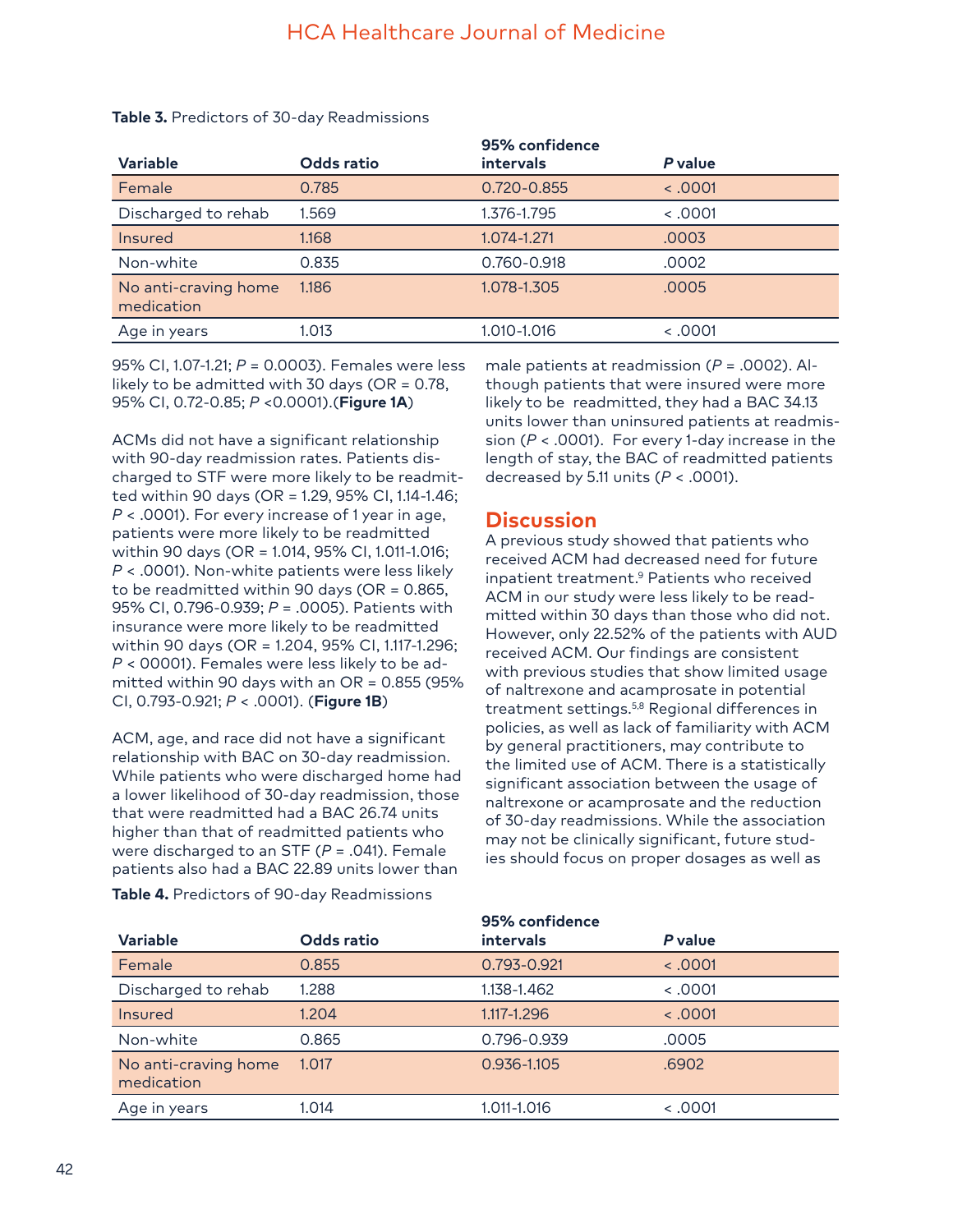

Figure 1. Predictors for (A) 30- and (B) 90-day readmission rates.

long-term benefits of ACM to prevent alcohol use relapse and further explore any potential connection.

Sex, race, and insurance were all significant predictors of readmission rates in patients receiving ACM. A 1-year increase in age lacks clinical significance since the odds ratio for 30 day readmissions was close to 1. Future studies should explore how age impact readmissions for AUD. The elderly population is more likely to have co-existing medical conditions, which may be worsened by alcohol use. Elderly patients generally use more medications, which may cause adverse reactions when mixed with alcohol.<sup>12</sup> Females with AUD were less likely to be readmitted in 30 days compared to males. This could be due to a number of factors such as increased adherence to AUD treatment in females, or males' greater dependency on alcohol to relieve negative affective states. Males have been shown to have higher rates of AUD than females and generally consume alcohol in greater quantities.<sup>13</sup> We also found that nonwhites had lower readmission rates compared to whites. Further exploration, including qualitative studies, needs to examine how sex and race, as well as other social factors, may play a role in AUD treatment outcomes.

Our study used the presence of insurance as a marker to approximate financial status. Insured patients were more likely to be readmitted within 30 days. Insured patients were also associated with a lower BAC, suggesting this population may have greater motivation to be

readmitted once they relapse. This is attributed to available resources and health support systems, although prospective clarifying research is needed. Basu et al. have shown that in the uninsured population there was a lower risk of readmission in minority populations and an increased risk among the white population, compared to both racial groups with private insurance.14 This is similar to our findings. However, Basu et al. suggested that decreased readmission rates are not necessarily a positive outcome as that may be due to lack of access to medical care or financial barriers.<sup>14</sup>

Only a small portion (7.66%) of patients in the study were discharged to an STF. Patients discharged to a treatment facility were more likely to be readmitted. It is likely due to the facility's ability to observe patients for criteria requiring readmission as well as the patients' own motivation to seek help for their AUD. This outcome was further supported by findings that showed patients discharged to STFs had lower BAC upon 30-day readmission. STFs have the ability to encourage adherence to ACM and also offer therapy for alcohol use cessation. This finding is supported by a previous study that demonstrated long-term abstinence after inpatient rehabilitation.15 A higher BAC on readmission for those not discharged to an STF suggests that these patients came from an environment that was unsupportive of their sobriety. Our research indicated that ACM did not demonstrate a relationship with BAC on readmission. However, the combination of ACM and discharge to STFs needs to be further explored as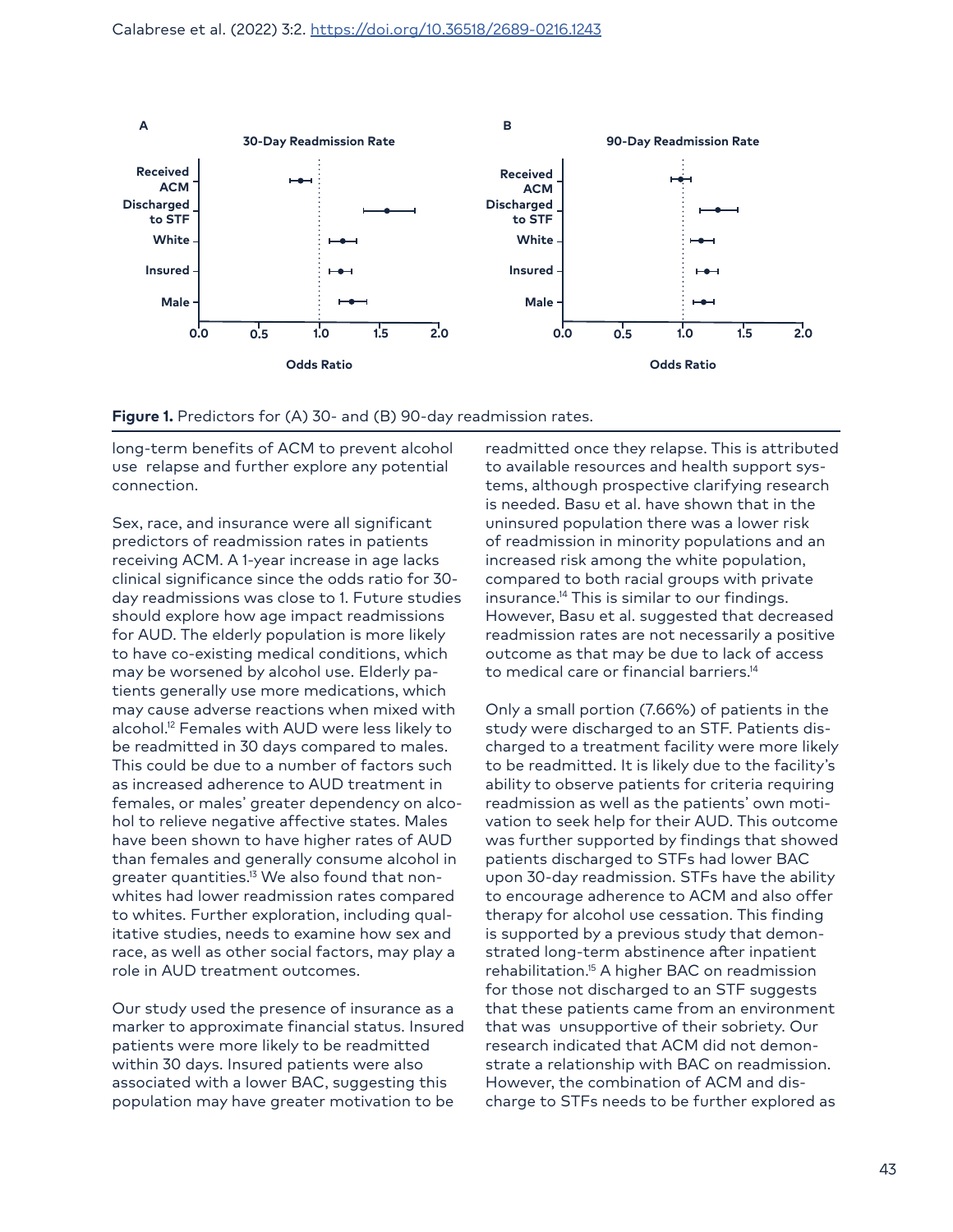they may have a synergistic effect in reducing the overall length of hospitalization in those with AUD.

There are several limitations of this study. First is the lack of data on patient compliance with ACM upon discharge. Despite this limitation, the effects from short-term utilization of ACM may persist beyond the treatment period. Patients have shown positive results even after discontinuing treatment with ACM.16 Second, the study does not include disulfiram, which is still used in some settings for some patients. Third, the study does not specify whether rates vary based on admission to a psychiatric bed versus a general medical bed. The variables presented may differ between the admission units. Fourth, the study is not able to identify why the use of ACM is relatively low, and referral to STFs is lower yet. Prospective and qualitative data would help to answer these questions and further inform providers involved in the care of patients with AUD. Our data were limited specifically to HCA Healthcare hospitals. Studying patients in non-HCA Healthcare hospitals may reveal different results due to factors such as the decision to treat with ACM and the threshold for admission. Data on BAC was limited to the difference in levels for each demographic. Measuring average BAC levels would help better understand the impact of ACMs.

## **Conclusion**

Our study indicates that patients who have AUD and were discharged with ACM had decreased likelihood of being readmitted within 30 days. Although those discharged to STFs were more likely to be readmitted within 30 days, they had lower BAC on readmission. Education of best practices with providers may increase the use of ACM and STFs. Future studies should examine the long-term benefits of ACM as well as the transfer of care to STFs for the treatment of AUD.

## **Author Contributions**

JC contributed to the conception and design as well as the initial writing of this manuscript. JB and MH contributed to data analysis and initial writing and editing. SN provided supervision of the project as well as revision of the manuscript. YJ was involved in the design, interpretation and visualization of results, and the initial draft of the manuscript.

## **Acknowledgments**

We would like to thank HCA Healthcare statistician Sarah Wilson as well as analyst Leslee Keilty for their role in data collection and analysis. We would also like to thank Dr. Christopher Ochner and Jocelyn Mineo for their role in the submission process.

## **Conflicts of Interest**

The authors declare they have no conflicts of interest.

Drs. Calabrese and Neuhut are employees of HCA Florida Aventura Hospital, a hospital affiliated with the journal's publisher.

This research was supported (in whole or in part) by HCA Healthcare and/or an HCA Healthcare affiliated entity. The views expressed in this publication represent those of the author(s) and do not necessarily represent the official views of HCA Healthcare or any of its affiliated entities.

## **Author Affiliations**

- 1. HCA Florida Aventura Hospital, Department of Psychiatry, Aventura, FL
- 2. Kansas City University of Medicine and Biosciences, Kansas City, MO
- 3. Nova Southeastern University Dr. Kiran C. Patel College of Allopathic Medicine, Ft. Lauderdale, FL
- 4. University of Florida, Department of Psychiatry, Gainesville, FL

# **References**

- Wei J, Defries T, Lozada M, Young N, Huen W, Tulsky J. An inpatient treatment and discharge planning protocol for alcohol dependence: efficacy in reducing 30-day readmissions and emergency department visits. *J Gen Intern Med*. 2015;30(3):365-370. doi:10.1007/s11606-014-2968-9
- 2. Kiefer F, Jahn H, Tarnaske T, et al. Comparing and combining naltrexone and acamprosate in relapse prevention of alcoholism: a double-blind, placebo-controlled study. *Arch Gen Psychiatry*. 2003;60(1):92-99. doi:10.1001/archpsyc.60.1.92
- 3. Rösner S, Hackl-Herrwerth A, Leucht S, Lehert P, Vecchi S, Soyka M. Acamprosate for alcohol dependence. *Sao Paulo Medical Journal*. 2010;128(6):379-379.